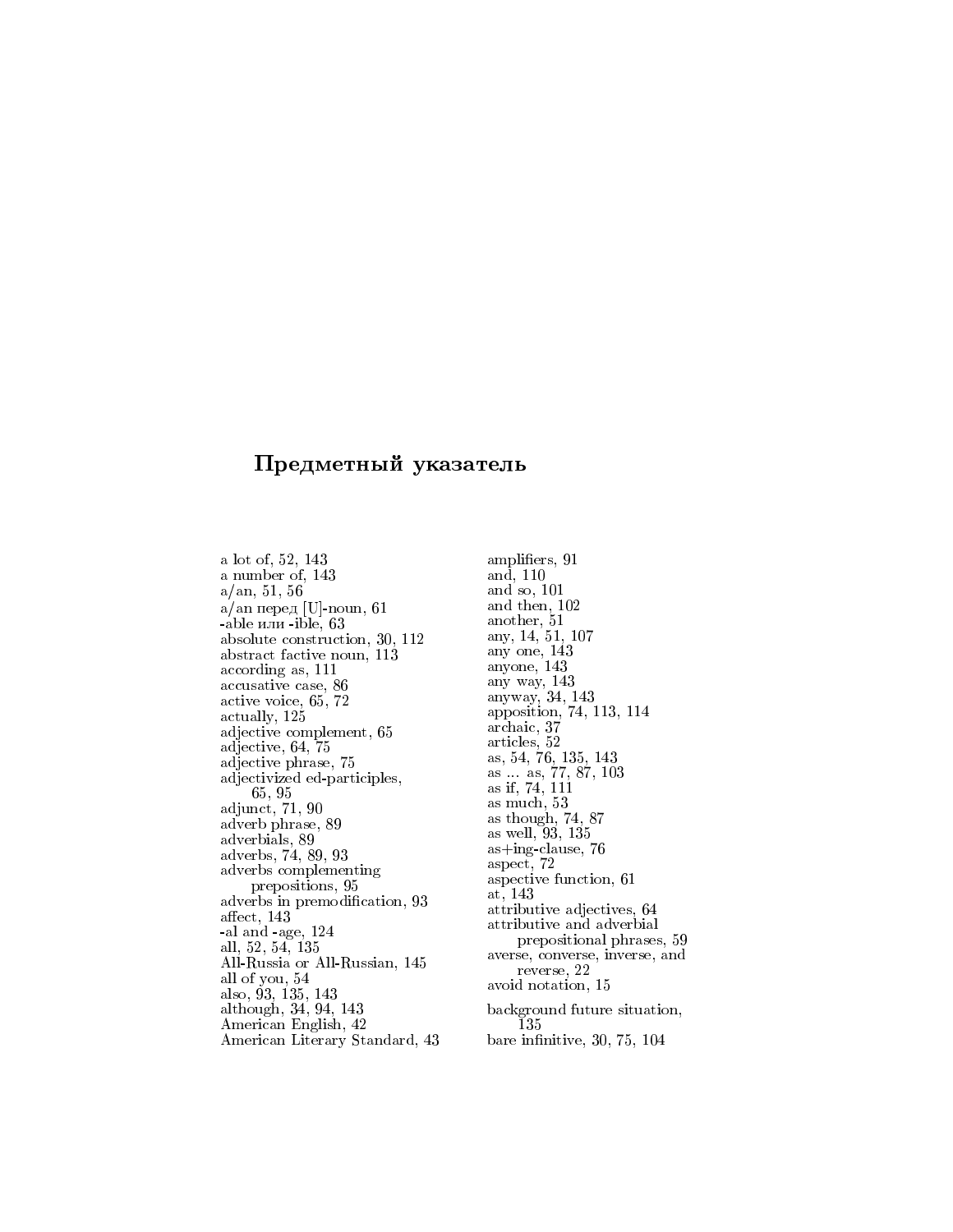be, 125, 143 because, 34, 106, 143 because of, 106, 144 being,  $31$ besides, 94, 143 both, 52, 54, 143 both vs. the two, 122 British English, 42 but, 110 but ... however/although, 102 but for, 108 but then, 101 by far,  $95$ by method, 136 Campbell R., 144 can't, 125 cardinals, 52 Carrol L., 29, 143 certain, 53 certainly and surely, 93 Chandler R., 92 Cicero, 41 clarity and obscurity, 8 Clark J., 114, 117, 177 clause,  $64, 89, 101$ cleft sentence, 100 collocations, 40 comma splice, 103, 111 common noun, 44 comparatives, 95 complement, 75 complementation, 118 compound conjunction, 110 compounds, 45 concise writing, 34 conditional mood, 72 conjunct,  $90, 112$ <br>conjunction, 74, 90, 110 conjunctions introducing gerunds, 87 contain, 15  $continuous (= progressive)$ aspect, 72 continuous tenses, 79 contractions, 125 coordination, 101

copula, 71 correlative subordinators, 102 could, 144 count and noncount nouns, 58 countable noun, 44 currently, 125 dangling construction, 23, 29  $dash, 117$ declarative sentences are the best, 14 defining element, 112 definite aspect, 72 demonstratives, 52 descriptive of-phrase, 59 despite, 143 determiner, 51 direct and indirect speech, 38 direct object, 74 direct style, 38 discontinuous noun phrases, 67 disjunct,  $90, 112$ distributives, 51  $don't, 125$ don't или do not, 143 downtoners, 91 dummy it, 119 dynamic verb, 79 each, 14, 51, 137, 143 each of them, 54 each other,  $28, 143$ ed-participle, 64, 135 editorial "we", 14, 125 effect, 143 either, 51  $\begin{array}{ll} \text{either} & \text{or, } 98 \\ \text{ellipsis, } 39, \ 72 \end{array}$  $else, 93$ em-dash, 117 emphasizers, 52, 91  $en-dash, 117$ enough,  $52, 93$ essentially, 124 euphony, 56 ever,  $107$ every, 14, 51, 137, 143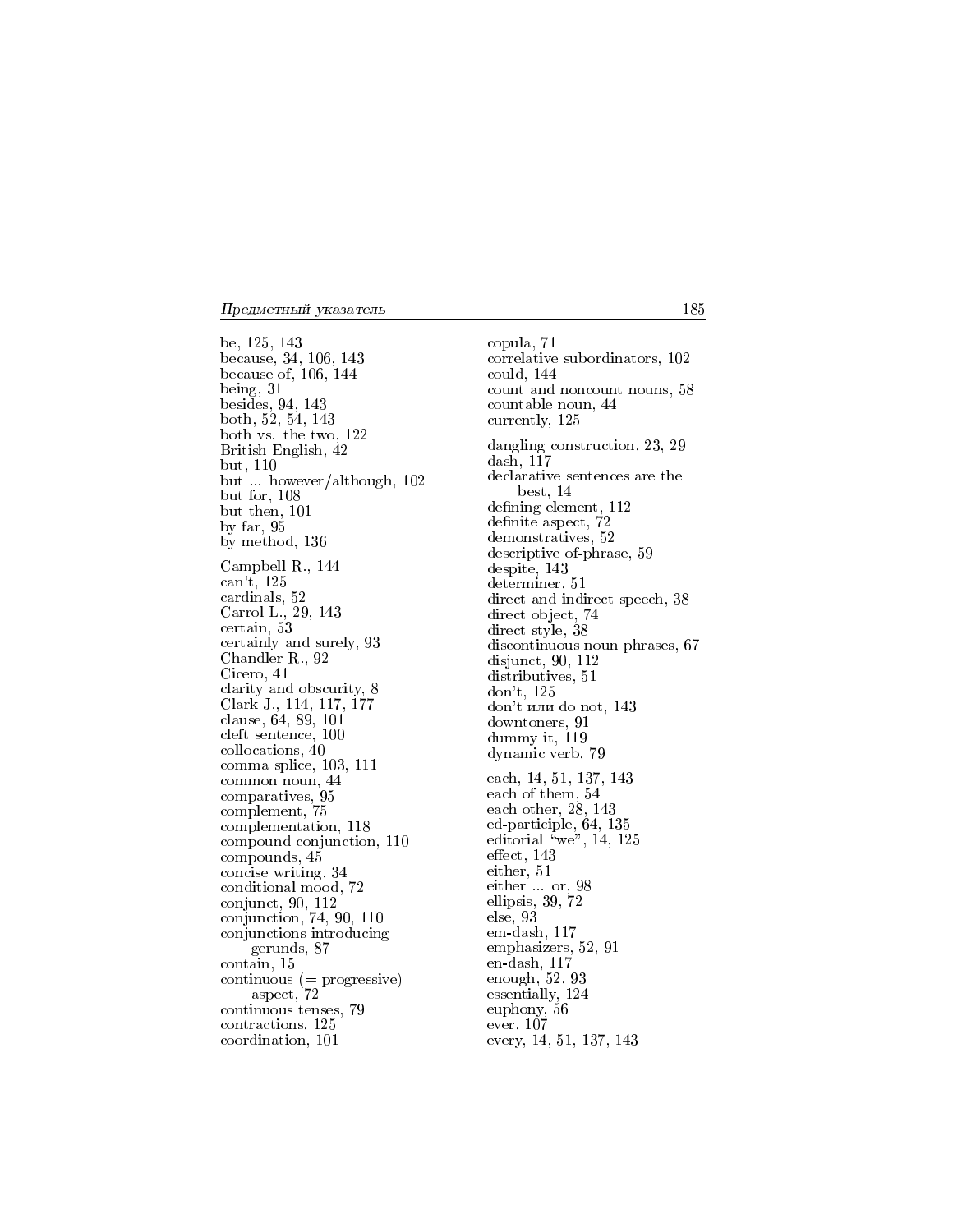every of is a solecism, 57  $every$  /each, 57 every/each/no  $\mathscr A$  and every/each/no  $\mathscr{B}$  is  $\mathscr{C}$ , 137, 139 everything, 113 excepting, 26 exclamation mark/point, 125 existential quantifier, 14, 56 existential sentences, 97 extraposition, 100, 119 factual adjective, 119 far,  $95$  $few, 52$ final clause, 102 final position, 91 finite clause, 72 finite form,  $72\,$ finite that-clause, 114, 119 finite verb, 72 finite verb phrase, 72 Fiske R., 34, 119 florid style, 38 for,  $102, 107, 110$ for или to, 75 for latin 60, 138<br>for-clause, 138<br>Fowler H., 19, 93, 144, 179<br>fractions, 52 fronting, 99 FTF, 17 fulsome, 143 fused participle, 86 Future in the Past, 38 galore, 64 Garner B., 69, 98, 179 generic function, 61 generic sense, 58 genitive case, 57, 58, 88, 119 gerund, 84 gerunds as adverbials, 87 given, 14, 55, 133 Good English consists of short words, 19 Good English style, 13 good vs. bad, 138

Gould S., 1, 4, 33, 115, 121, 178 grades of quantity, 53 great dozen of determiner commandments, 62 Greenbaum S., 8, 27, 37, 182 half, 52, 54 Halmos P., 13, 28, 41, 106, 121, 181 hardly,  $26, 96$ head of a noun phrase, 64 hence, thence, etc., 35 Higham N., 117, 124, 179 Hornby A., 25, 58, 84, 179 how, 54, 135 however, 110 hyphen, 43, 116 hyphen in compounds, 47, 65 hyphen in premodification, 65 idiom, 11, 40 idiomatic usage, 40 if, 108, 110 if and whether, 74 if-clause, 107 iff, 123 if  $\ldots$  then  $\ldots$ , 16, 106 imperative mood, 72 improbable sentence, 98 in, 144 in case that, 111 in fact. 125 in much the same way, 144 in order that,  $102, 144$ in order that  $+$  [f], 144 in-, il-, ir-, или im-, 46 inasmuch as, 111 include, 15 indeed, 110 indefinite aspect, 72 indefinite one, 14, 27, 125 indefinite pronoun, 113 indefinites, 51 independently of, 93 indicative mood, 72 indirect object, 74 individualizing function, 61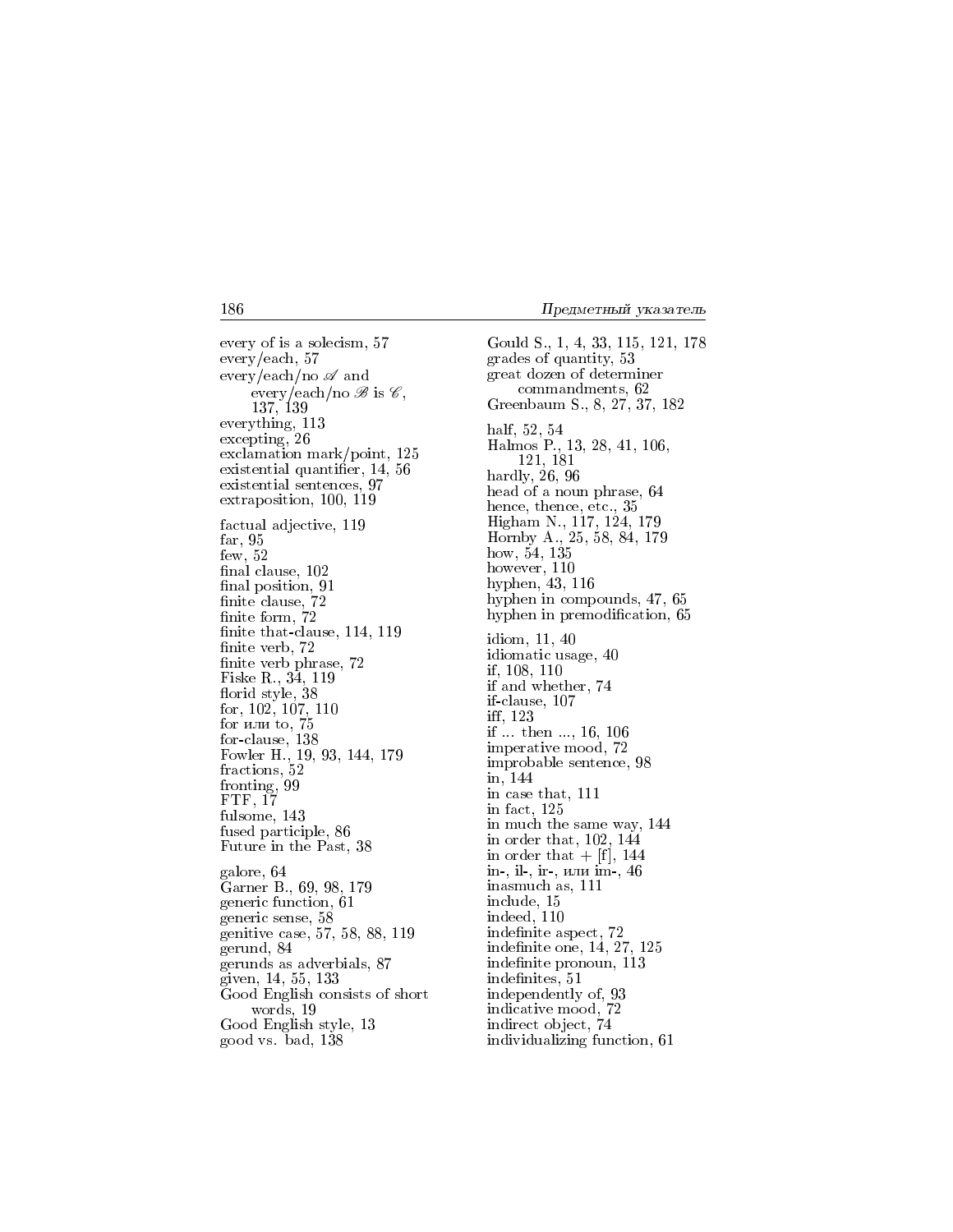inexperienced, 46 informal, 37 ing-clause, 76 ing-форма,  $72$ ing-form, 84 ing-form after all prepositions, 87 ing-forms after there is/are must be negative, 99 ing-participle, 64 ing-participle clause, 86 initial position, 91<br>intensive verb, 70 interesting, 124 intransitive verb, 65, 71 inversion,  $99, 138$ inverted verb, 98 irrespectively of, 93 "It is" opener, 125 it's,  $125$ its every  $..., 122$  its is tricky,  $122$ Jennings P., 6 Jespersen O., 40, 73 just, 43, 52 Kane T., 115, 180 Kennedy J., 90 kind/type/sort of, 62 Knuth D., 113<br>Krantz S. G., 113, 180 last, 53, 139 lax equivalence, 124  $least, 52$ lemmata,  $25, 49$ less, 52, 124 lest, 102, 139 let's,  $125$ Lewis N., 92, 180 lily-words, 93 linking verb, 70 little,  $52$ Littlewood J.,  $10, 183$ logic and reason, 26<br>Longman Guide, 28, 70, 81,  $92, 98, 117, 182$ 

ly words, 21, 93 manque, 64 many, 52, 143 may, 144 may not is ambiguous, 122 mere, 64 middle position, 91 middle position of place adjuncts, 91 might,  $144$ minicourse if-then, 109 minicourse of punctuation, 116 minicourse very-much в примерах, 95 modification of adjectives, 65 modification of ed-participles, 65 modifying modifiers, 135 modus ponens, 106  $\mod$ ,  $\overline{7}2$ more, 52 more than one, 144 most, 52, 144 mostly, 144 much, 52, 53, 94 must is never in the Past, 139 negative purpose, 102 negative sentence, 53, 93, 107, 135 neither, 51, 94 neither ... nor, 98 neutral approach, 14 never leave a free variable, 15 never prepose an adjectival phrase with a complement, 65 never put two periods, 137 next, 53, 153 nice, 124 no, 51, 137, 139 nominating function, 61 nonassertive words, 107 nonce-word, 41 nonfinite clause, 72 nonrestrictive clause, 113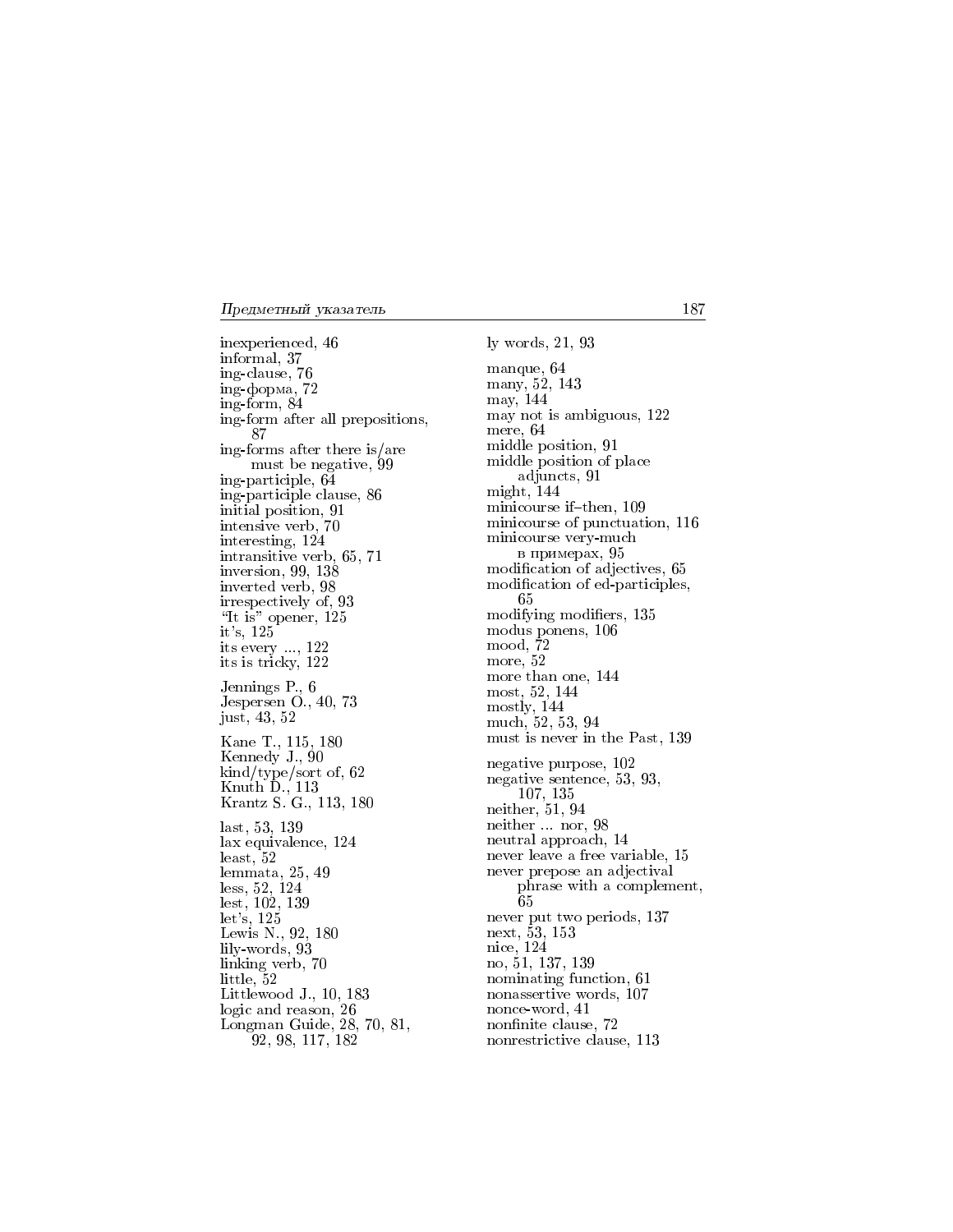nonrestrictive element, 112 nonwords, 41 nor, 94 notwithstanding, 111 noun as an adjective, 66, 124 noun phrase, 64 number "1", 125<br>numbers, 125 nursery rhyme, 114 object complement, 71, 119 of  $+$  an ing-form, 87 of after superlatives, 60 of-genitive, 66, 85  $\dots$  of the  $\dots$ , 55 omission of and, 115 omission of that, 73 on, 94, 144 on account of, 144 on condition that, 139 one, 55, 125 one another, 28, 143 one as a substitute, 55 one determiner is enough, 57 One Future Is Enough, 104 "one" is best avoided, 125 Opdycke J., 98, 180 or else, 96 or  $else/again, 102$ order in premodification, 66 order of adverbials, 90, 143 order of ordinals and cardinals, 53 ordinals, 52 Orwell G., 9, 28, 81, 180 other,  $51, 53$ out, 77 outset of a new discourse, 98 overworked punctuation marks, 16 own, 55 parallelly, 93 part, 139 participles, 72 Partridge E., 28, 32, 43, 54, 73,<br>92, 143, 144, 180 passive, 81, 94 passive transformation, 81 passive voice, 65, 72 Past Subjunctive, 108 perfect aspect, 72 phrasal conjunction, 111 phrasal verb, 40, 70, 77 Pidgin, 17 pile-up of prepositional phrases, 121 plural noun, 45 position of adverbials, 89 positive sentence, 53 possess, 140 possessive pronouns block the passive transformation, 83 possessives, 52 postdeterminer, 52 postmodification, 63 postmodification and articles, 61 postmodification with an of-phrase, 62 preceding, 139 predeterminer, 52 predicative adjectives, 64, 95 premodification, 63 premodification confers permanence, 66 preposition, 114 prepositional phrase, 71, 89 prepositional verb, 70 Present Perfect, 43 Present Subjunctive, 119 Present Tense, 125 Present BMecro Future, 104 process adjuncts, 80 progressive, 79 pronouns, 73 proper noun, 44 proven, 140 proverbs and sayings, 37, 178 provided that, 111 provided/providing that, 32 purposive clause, 102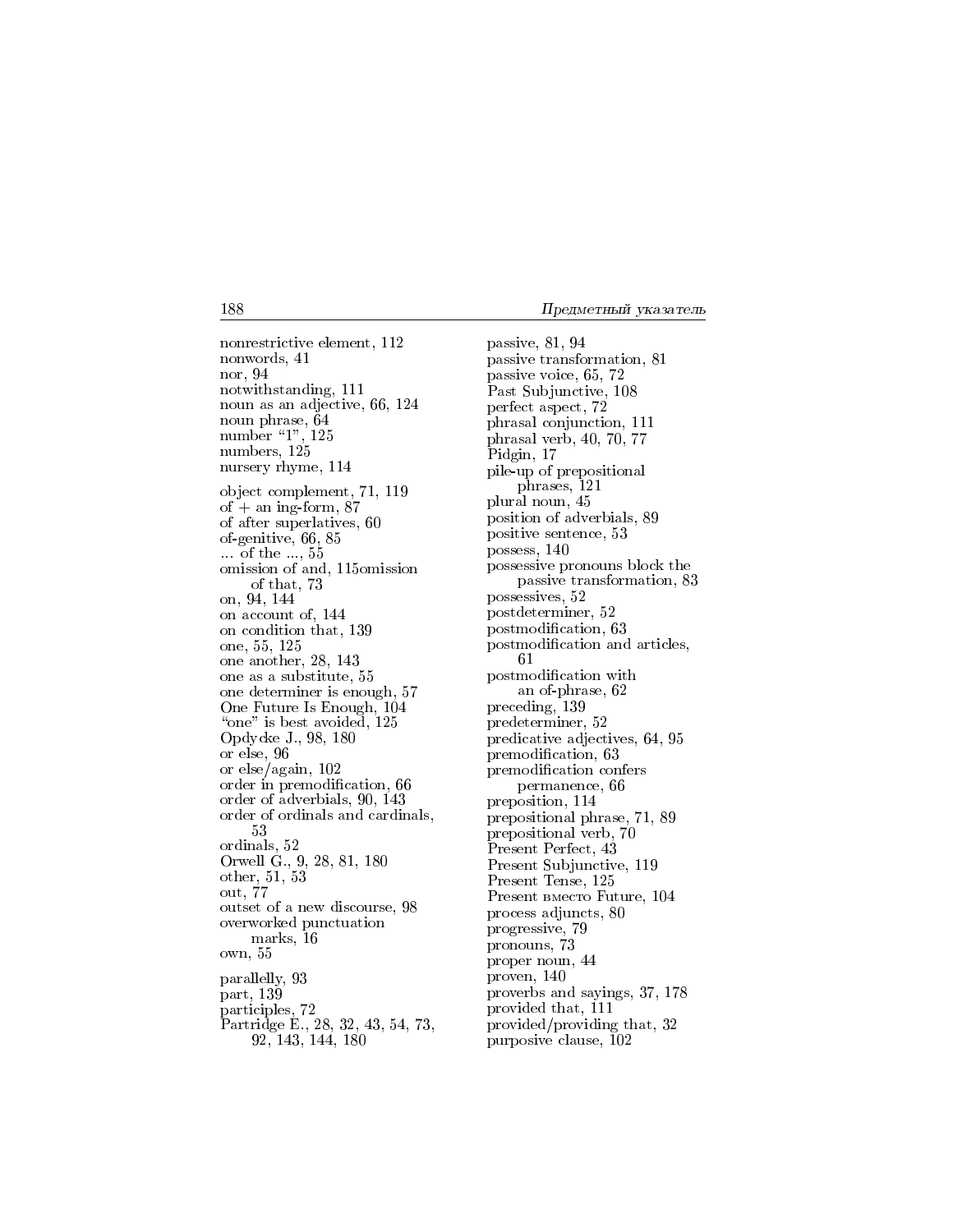quantifiers, 52 Quirk R., 8, 26, 27, 29, 58, 66, 72, 83, 84, 98, 119, 122, 180 quite, 54, 124 quotation marks, 43, 115 rather, 54, 124 rather than, 103 really, 125 relatives, 51 respectively, 122 restrictive adjectives, 60 restrictive clause, 113 restrictive element, 112 restrictive function, 61 retained object, 83 same, 53, 144 same as, 144 semicolon, 111 sequence of tenses, 105 set phrase, 66 several, 52 's genitive, 66 shear, 64 Show B., 83 sign of infinitive, 75 similarly, 21, 93, 144 Simple Past, 43 simple tenses, 68 simplicity, 39 since, 110, 143 since  $\dots$  then  $\dots$ , 21, 103, 123 singular noun, 44 slang, 37, 178 smattering of English, 141 Smiles S., 19 so, 54, 94, 135, 142  $so + [f], 144$ so as 87 so that, 102 solecism, 6, 22, 23, 26, 55, 57,<br>65, 66, 74, 76, 77, 80, 88,<br>93, 94, 103, 107, 112, 118, 119, 120, 122, 123 some, 51

something, 113 somewhat, 53 split infinitive, 92 stative verb, 79, 92 stressed any/some,  $52$ subject complement, 70, 74 subject-verb agreement, 144<br>subjunctive, 72, 73, 104, 144 subordinate clause, 102 subordination, 101 subordinators, 102 substitute, 76 such, 52, 56 such  $a/an$ , 54, 100, 144 such as,  $100$ such that, 100 suchlike, 52 superlative, 52, 60, 95, 113 superminicourse for enemies of articles, 61 superminicourse for friends of articles, 60 superordinate clause, 102 Swan M., 28, 44, 55, 87, 104, 144, 181 synesis, 69, 144 taboo, 37, 182 tense, 72<br>than, 87, 103, 105<br>that, 73, 113 that not, 102 that as a proform, 142 that for  $\overline{2}$  ror, 121 that-appositive clause, 113 that-clause, 73 that-clause in complementation, 74 the, 51, 55 the and there is/are, 56 the majority of the  $\dots$ , 55 the other, 53 the rest of the ..., 55 the sooner ... the better, 100 the very,  $53$ <br>then,  $103$ ,  $106$ ,  $142$ ,  $144$ there is/are, 56, 94, 97, 125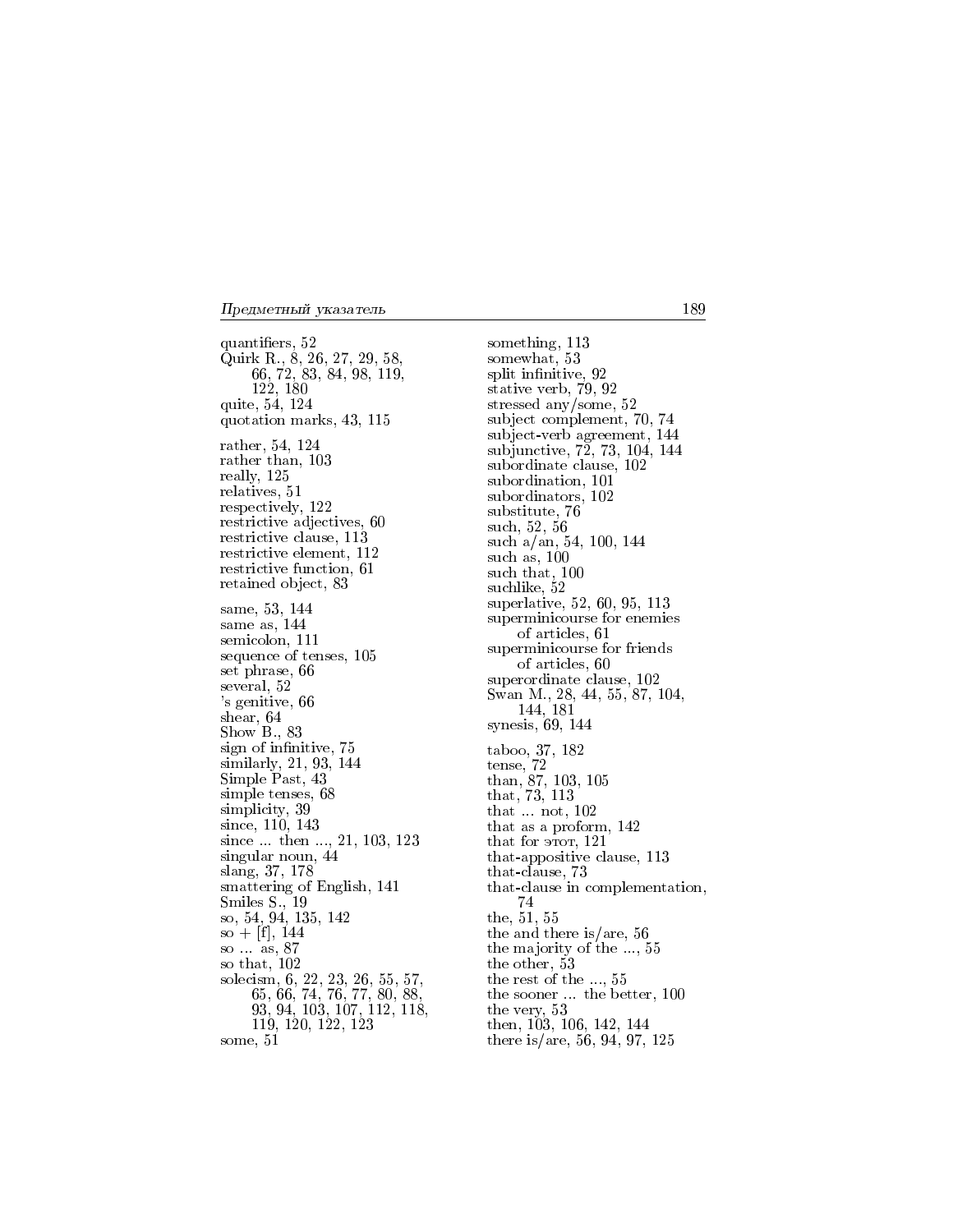thing, 125 those,  $142$ though, 94 till, 94 to is not capitalized, 137 to-infinitive clause, 119 too, 54, 93, 135 too much, 53 transitive verb, 71 translations are seldom faithful if attractive, 144 un-, in- или non-, 46 uncountable noun, 44 unique, 56 unity, 125 universal quantifier, 14 unreal condition в настоящем, 107 unreal condition в прошлом, 108 until, 94 upon, 94 use of the imperative, 14  $usus, 10$ utter, 64 Vallins G, 117 verb, 70, 142 verb pattern, 23, 71 verbals, 72<br>very, 94, 124, 125 voice, 72 well vs. ill. 138 were, 108 wh-clause, 73 wh-words, 73 what,  $135$  $\text{what}(\text{ever}), 51$ when,  $87,90$ where,  $14$ whether, 108 whether or if,  $140$ which или that,  $22, 88$ , 113, 144 which (ever),  $51$ while, 87, 135

Whitaker F., 115 Whitman W., 39  $who/whom, 113$ whole, 55, 135 whose, 51 wicked which, 113 will или shall, 69 with tools, 136 without doubt, 125 worth, 87 zero article,  $51, 58, 59$ zero article in of-phrases, 60  $\varnothing$  article, 51 [a], 75, 119  $[AE]$ , 42 [BE], 42  $[C], 44$  $[dob], 74$  $[{\rm{i}}{\rm{ob}}],\,74$  $\begin{bmatrix} 100 \\ 1 \text{pr} \end{bmatrix}$ , 76<br>  $\begin{bmatrix} 1 \text{tr} \end{bmatrix}$ , 73<br>  $\begin{bmatrix} 1 \text{tr} \end{bmatrix}$ , 71<br>  $\begin{bmatrix} 1 \text{tr} \end{bmatrix}$ , 71  $[n], 71$  $[prep]+, 118$  $[P], 45$  $[P]+[C], 45$ [P]-форма глагола, 45  $[S]$ , 44, 45  $|\mathbf{S}|$  or  $|\mathbf{U}|$  in premodification, 66 [S]-форма глагола, 45  $\begin{bmatrix} \text{T}],\,71 \ \text{[Tf]},\,72 \end{bmatrix}$  $[Tg], 72, 77, 86$  $[Tn], 71$  $\lbrack \text{Tan} \rbrack$ , 75  $[Tnf], 74$ [Tng],  $86$  $[Tni]$ , 75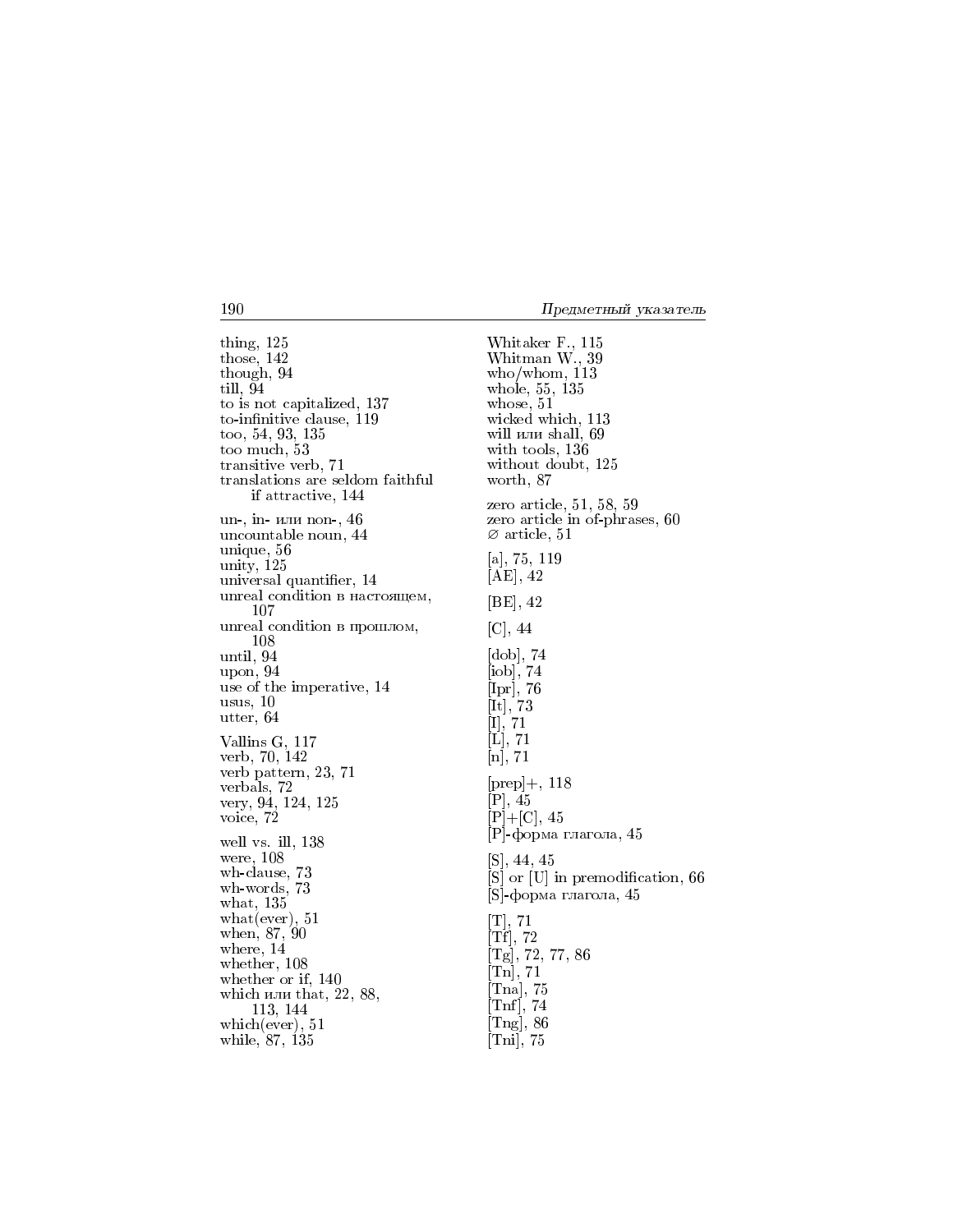$[Tnn]$ , 75  $[Tnpr], 76$  $[Tnt], 72, 74$ <br> $[Tsg], 86$  $\overline{[Tt]}, 72$  $[T(to)$ nf, 74  $[T_w]$ , 72  $[U]$ , 44  $[$  |+, 120  $*, 77$  $\begin{array}{c} .75 \\ + .75 \\ + .73 \\ + .73,119 \\ ()+,74 \end{array}$  $( )$ , 86  $(2), 86$  $(be) +$ , 75  $(to) + 74$  $+$ [f], 119  $+[prep], 118$  $+[t], 119$ абсолютное использование глаголов, 71 автоматизм воспроизведения, 5 акроним, 56 атрибутивное и предикативное употребление, 64 атрибутивное использование, 64 афоризмы, 25 балансирование определений, 59 балансирование структуры предложения, 67 бессоюзное соединение, 103 большая литература, 8 вводные элементы, 112 враньё, 3 выделение предлога в таблице, 76, 118

герундий-в-себе, 85 герундий-для-себя, 85 глаголы научного ряда, 58 глаголы экзистенционального ряда, 97 глаголы, неподлежащие пассивизации, 82 глагольное управление, 71 глагольные идиомы, 40, 77 двуязычные словари недостаточны, 25 дефекты оригинала, 7 единственное число точнее, 30 заголовок, 18, 142 «заец»,  $38$ закономерности неродного языка, 26 запрещения и исключения, 58 изолирующая пунктуация, 112 изолирующие запятые.  $110, 112$ изолирующие запятые для однозначности, 114 импликация, 106 инверсии с there, 26, 99 инверсия после neither, nor, so, 94 инверсия после обстоятельств места,  $94$ источники ошибок, 5 калькирование, 5 канцелярит, 9 качество перевода, 4, 5 классификация adverbials, 90 контроль терминов, 24 корпоративные детали, 57 критерий выбора формы, 92 лапидарность, 33, 57, 59 лексическая зависимость, 76, 87, 118, 119 лишние participles, 121 логика важнее формы, 105 логика и рациональность, 26 ложные друзья, 78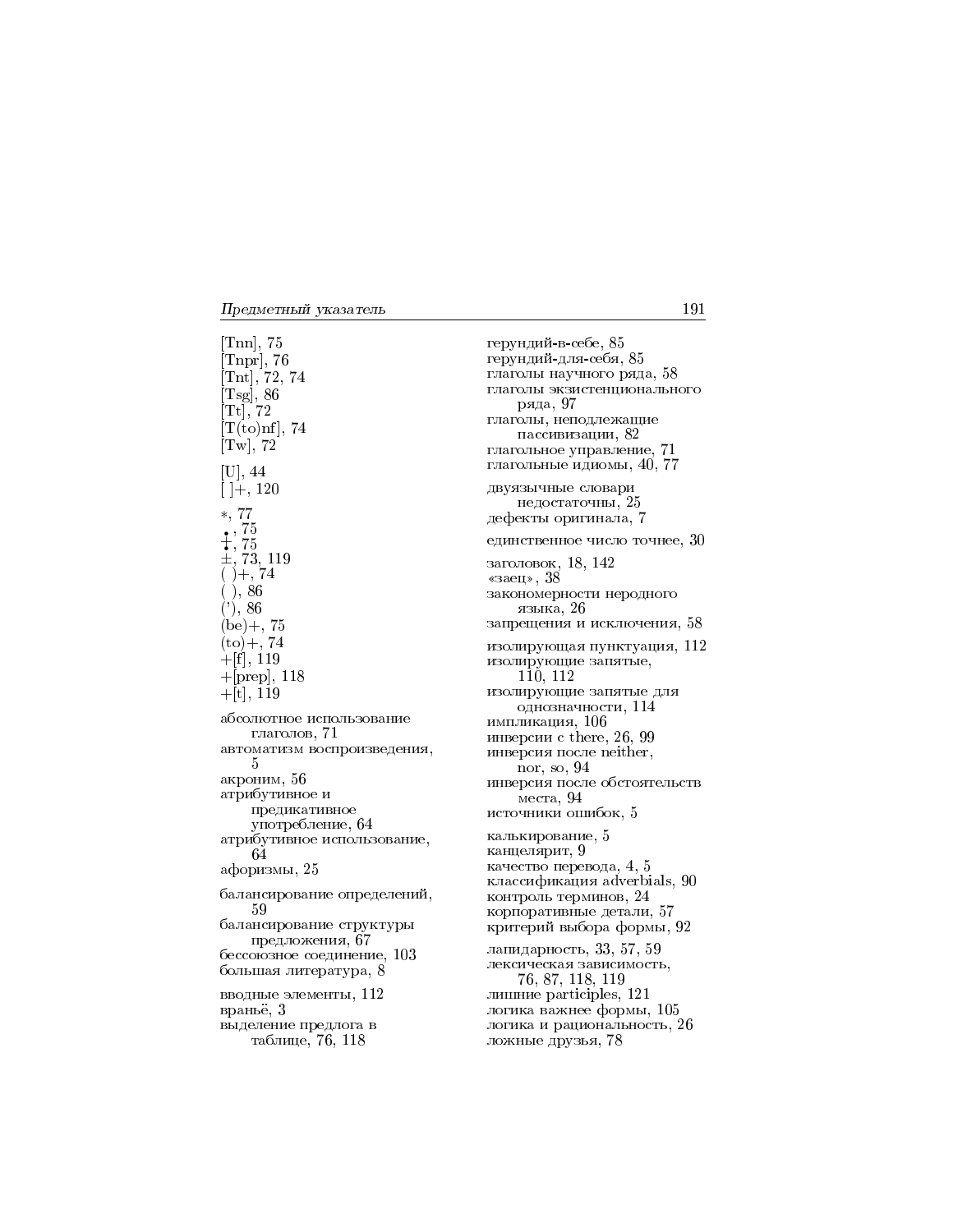место союза, 107 множественное число, 49 модификация -ly words, 21 Мюллер В. К., 25, 183 нереальные условия, 107 неудачные обобщения, 26 номенклатура, 67 обозначения как имена, 59 образец, 24 обстоятельства за глаголом, 91 общие правила могут нарушаться, 26 одноязычный словарь, 25 отглагольные существительные, 58 отказ от идиом, 11 отложенное подлежащее, 97, 98 отсутствие +, 72, 75 отсутствие пробелов, 117 отсутствующее подлежащее, 87 оформление списков, 115 параллельные конструкции, 111 повторение артиклей, 58 повторы нежелательны, 88 подстрочный перевод, 17 порядок обстоятельств времени, 90 порядок слов, 22 правило обобщения, 29 предикативное использование. 64 предисловие, 18 предложное управление с  $[Tnn]$ , 75 предмет перевода, 4, 5, 7 придаточное предложение без подлежащего, 30 принцип умолчания, 33 простой союз, 110 профессионализм, 5 пунктуация, 16, 22, 110

разделяющие запятые, 110 реальные условия, 107 редкие слова, 37 родообразование, 58 самокритичность, 5 сверхперевод, 33 свободные комбинации. 76 связующий глагол, 71 слова на -ics, 45 собственные имена, 18 согласование с ближайшим элементом, 98 соединение предложений, 103 сокращения, 56 составной союз, 110 составные предложения, 101 специализированный словарь, 24 ссылки, 56 стиль, 11 существительные научного ряда, 58 терминология, 5, 8, 17, 24 тире, 117 тот или иной, 121 умолчание, 33 универсальное высказывание вульгарно, 29 управления с аз редки, 76 управления с ing-формой, 77,86 учебник грамматики, 25, 27, 178, 179, 180, 181, 183 фамилии, 18 функции артиклей, 61 цель перевода, 7 цель пунктуации, 115 циклический перевод, 18 частота retained objects, 83 чувство меры, 8 Щерба Л. В., 29